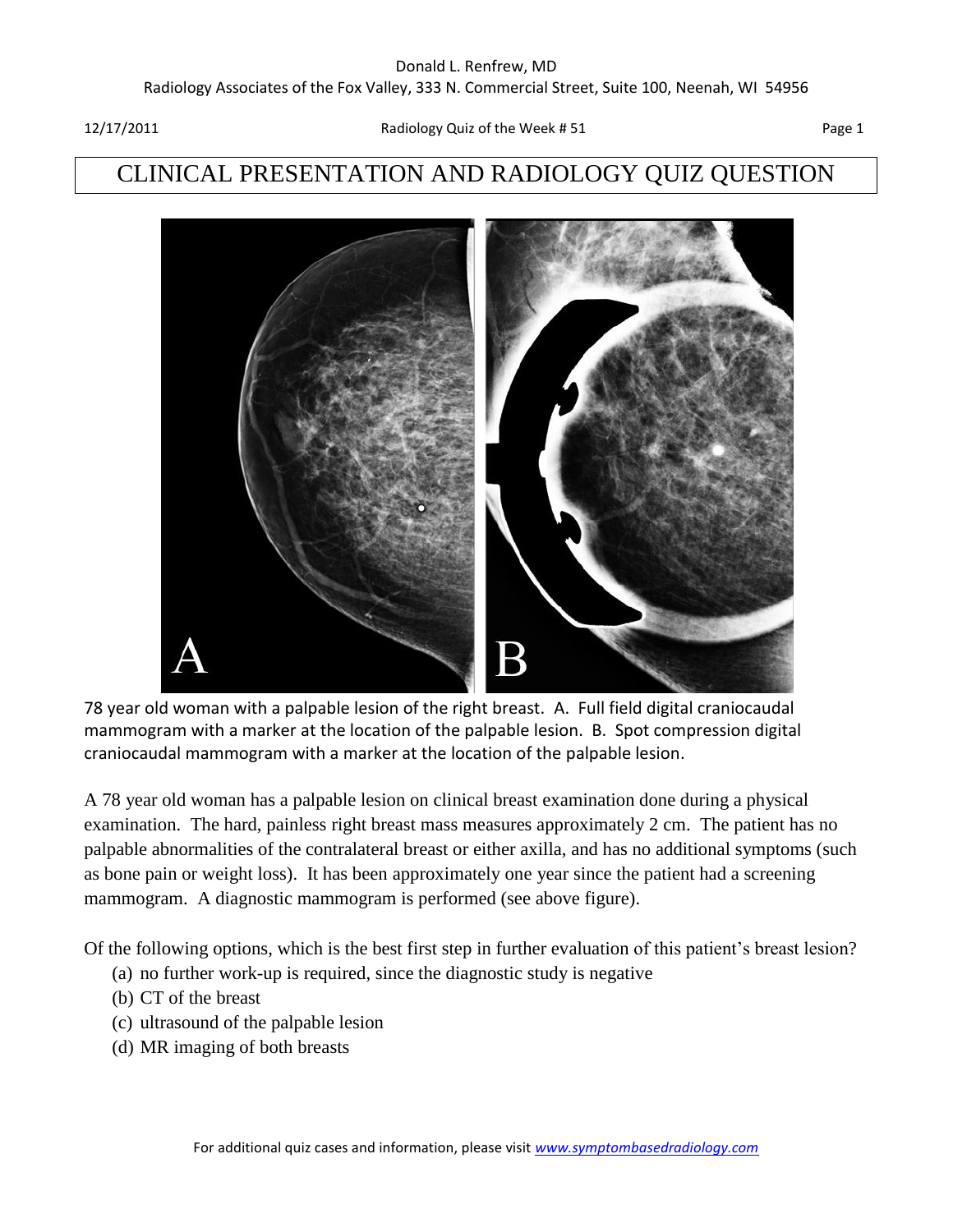#### RADIOLOGY QUIZ QUESTION, ANSWER, AND EXPLANATION

Of the following options, which is the best first step in further evaluation of this patient's breast lesion?

- (a) no further work-up is required, since the diagnostic study is negative
- (b) CT of the breast
- (c) ultrasound of the palpable lesion
- (d) MR imaging of both breasts

Answer: (c), ultrasound of the breast, is the correct response. New breast masses discovered on breast self-examination or during clinical breast examination in patients over the age of 40, particularly if suspicious (hard and nonpainful) should undergo further evaluation. The exact method of further evaluation varies depending on the local resources and preferences (see Radiology Quiz of the Week #50, Diagnostic Mammography I). This patient had a diagnostic mammogram performed initially. There is a subtle density at the location of the marker, but the finding is very hard to see. There is no obvious, spiculated mass with malignant calcifications accounting for the abnormality, and the study shows no additional lesions. The lack of an obvious malignancy on mammography should *not* stop the work-up in this case, as 10-15% of breast malignancies may not be visualized on mammograms. Of the steps listed, ultrasound is the most reasonable alternative. Proceeding directly to biopsy of the palpable lesion would probably also be a reasonable alternative, but this option is not listed.

As noted above, hard, non-painful palpable lesions found on clinical breast exam in any woman, but particularly in any woman older than 40 years of age, needs to be regarded with suspicion *even if a diagnostic mammogram is negative*; therefore, (a) is incorrect. CT of the breast is rarely performed and is not indicated in this case, and (b) is incorrect. MR of the breasts is usually performed for troubleshooting difficult cases or screening patients at extremely high risk for breast cancer, and is not the best first step in further evaluation, so (d) is incorrect.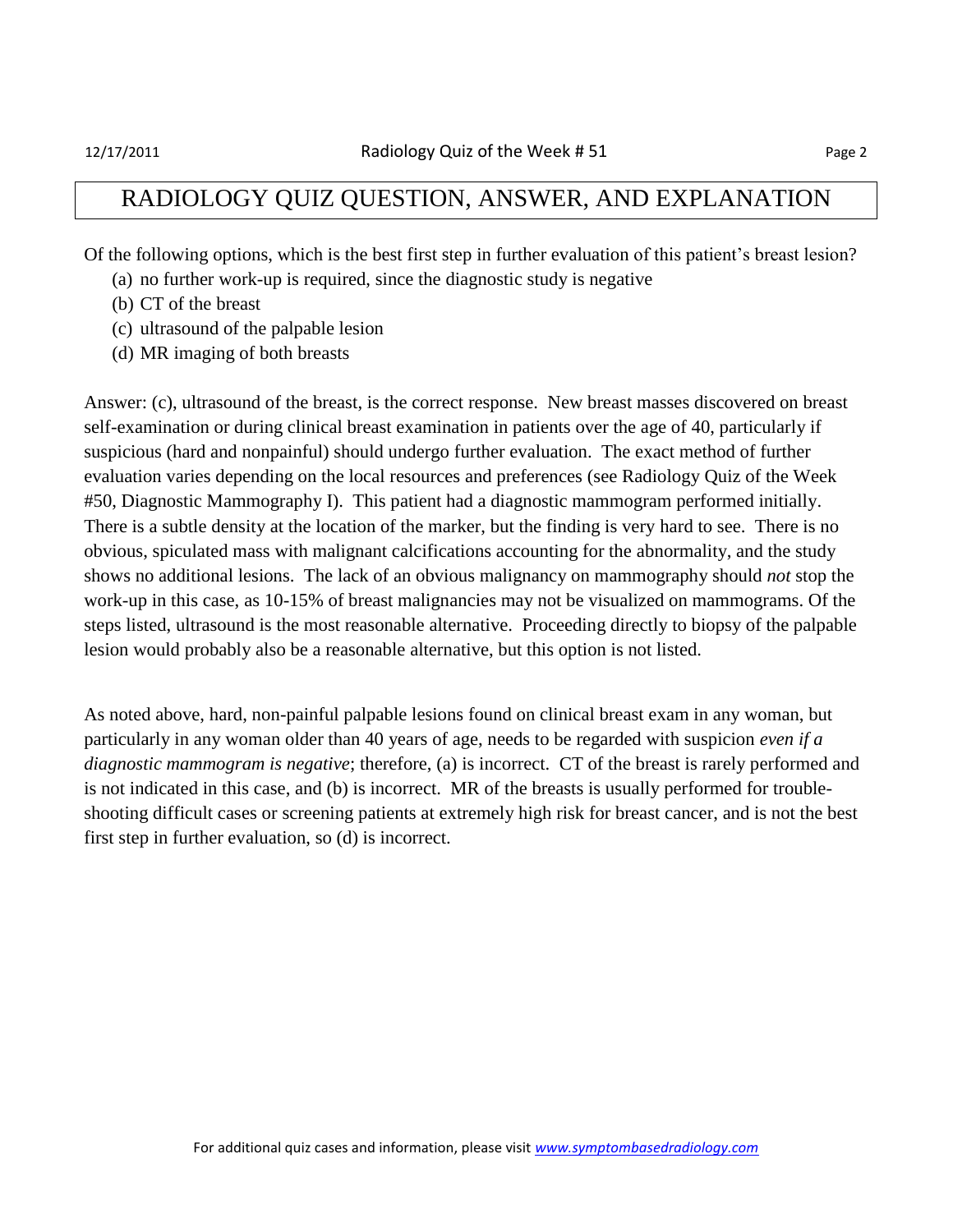### IMAGING STUDY AND QUESTIONS

The patient underwent further imaging:



Imaging questions:

- 1) What type of study is shown?
- 2) Are there any abnormalities?
- 3) What is the most likely diagnosis?
- 4) What is the next step in management?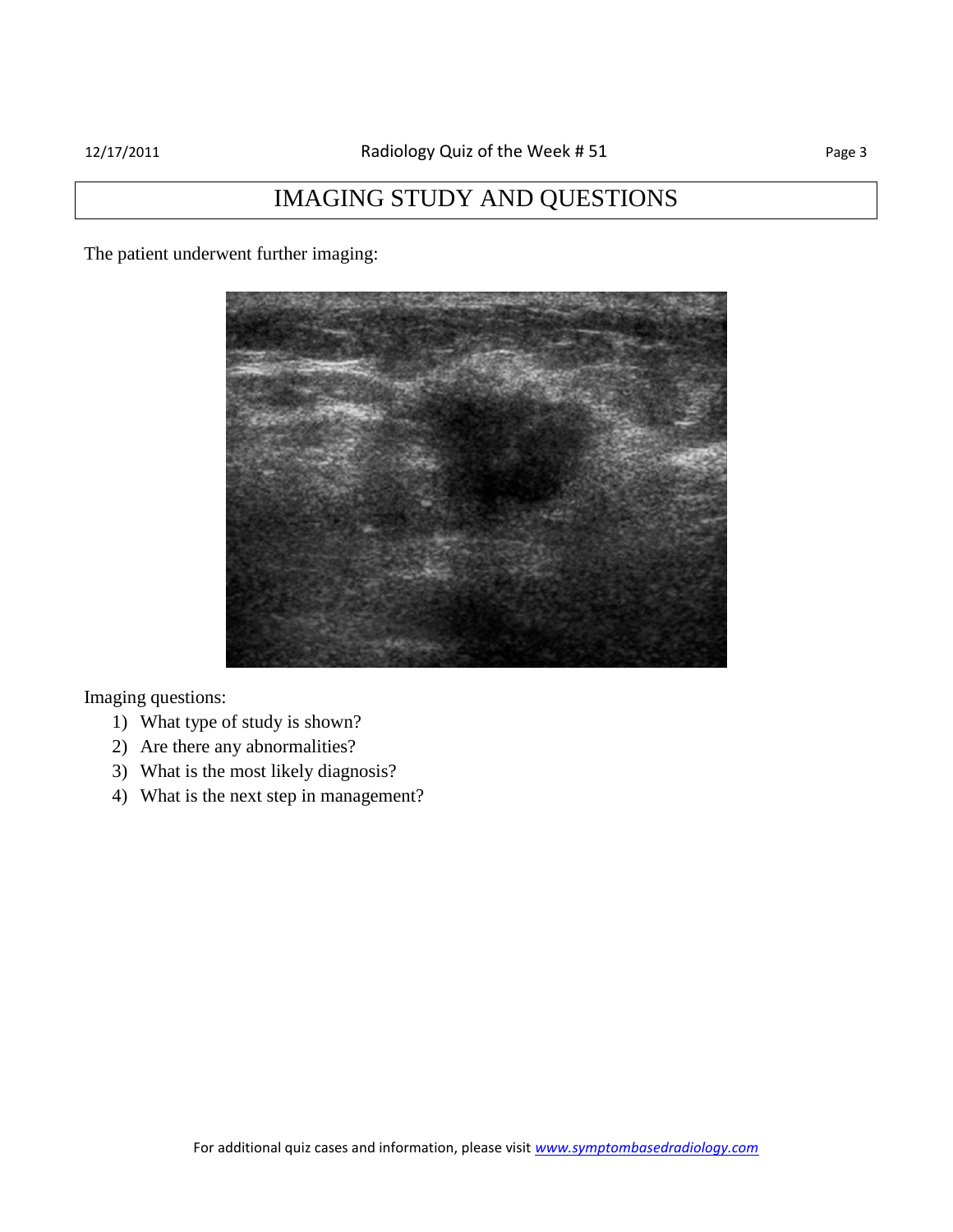## IMAGING STUDY QUESTIONS AND ANSWERS



Imaging questions:

- 1) What type of study is shown? Breast ultrasound.
- 2) Are there any abnormalities? Yes. There is a hypoechoic mass with somewhat poorly defined borders (black arrows) demonstrating posterior shadowing (white arrows).
- 3) What is the most likely diagnosis? Breast cancer.
- 4) What is the next step in management? Biopsy of the lesion.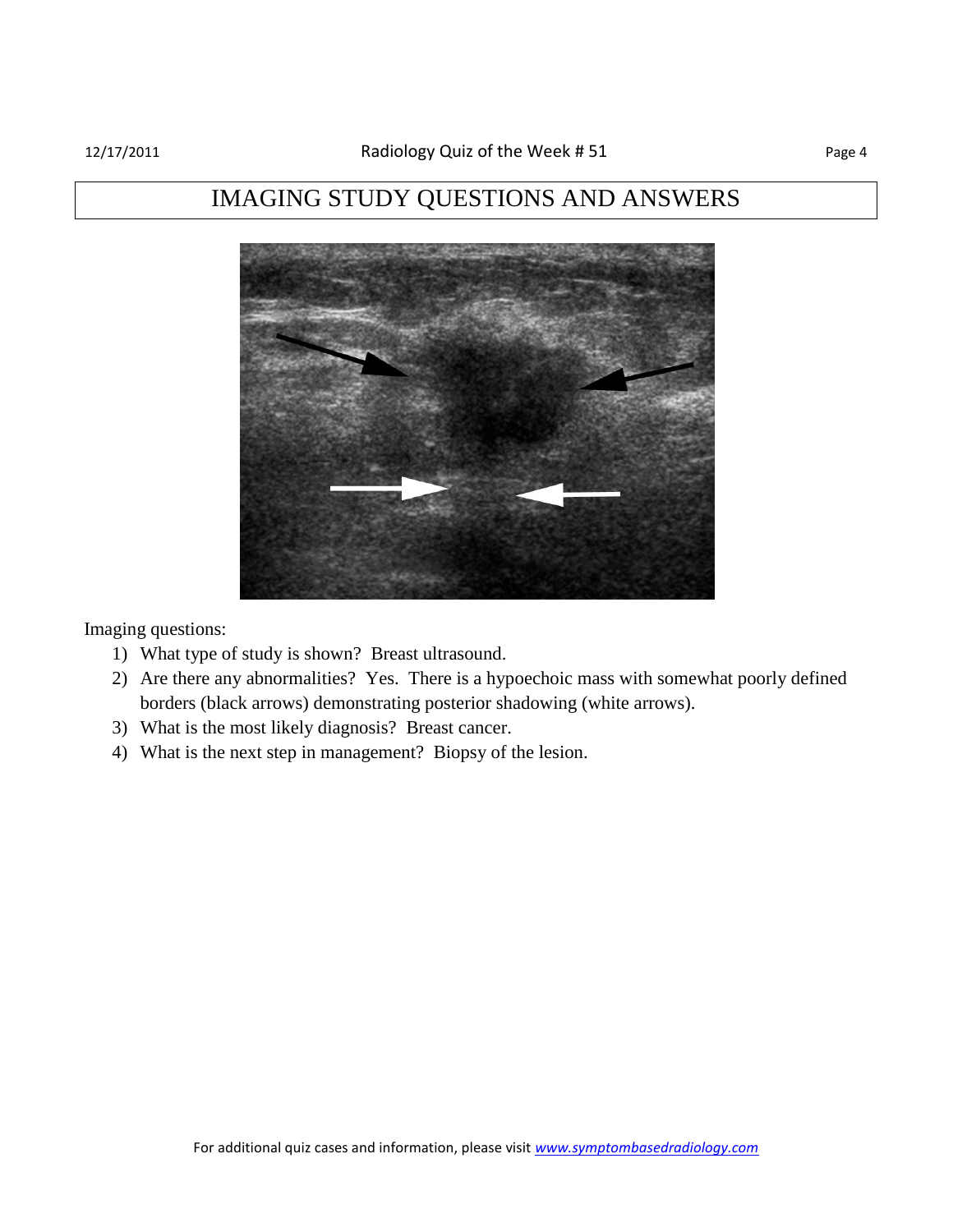# PATIENT DISPOSITION, DIAGNOSIS, AND FOLLOW-UP

The patient underwent excisional biopsy of the lesion, which was diagnostic of infiltrating ductal carcinoma. The patient elected to have radiation and chemotherapy.